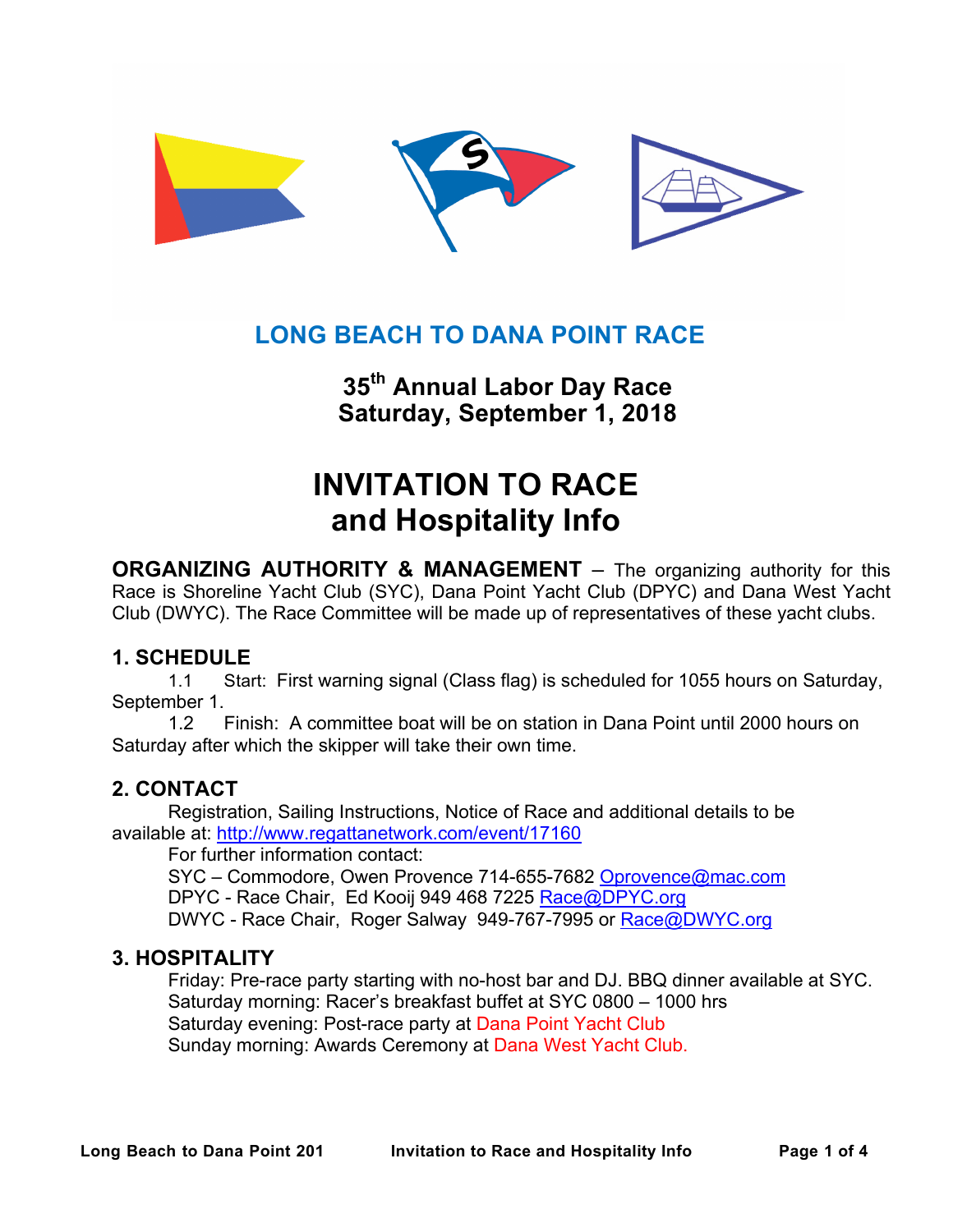# **SLIPS at Shoreline Marina (Friday Night)**

Overnight slips will be available in the Shoreline (Downtown Long Beach) Marina on a first come, first served basis. Please contact SYC Port Captain Randy Popperwell to coordinate reciprocal slips as well as paperwork requirements. He can be reached at portcaptain@shorelineyachtclub.com or 626-374-2206.

In order to have a guest slip in Shoreline Marina a boat/skipper must provide the following items for the City of Long Beach before August 24, 2018. Scan and email to portcaptain@shorelineyachtclub.com the following items:

- 1. The completed and signed reciprocal agreement attached (see Pages 3 & 4) or on racing@shorelineyachtclub.com
- 2. Current boat documentation or registration
- 3. Current insurance certificate listing the boat for liability of \$300,000 or more
- 4. Copy of Skipper identification- current driver's license or passport
- 5. Copy of current yacht club membership card

#### *It is necessary to get the paperwork done first through the SYC Port Captain and then he will coordinate with the City and provide slip locations. Do not contact the Marina Office directly*.

#### **A "Welcome Skiff" will be monitoring VHF Channel 68 on Friday afternoon.**

## **SLIPS in DANA POINT (Saturday Night)**

Dana Point Yacht Club and Dana West Yacht Club will obtain as many slips as possible for use by race participants over the weekend. Slip assignments will be assigned by order of receipt of entry for the size needed**. Enter early to improve your chances of obtaining a slip.** Boats desiring a slip should do so by completing the appropriate section on their online entry form.

If necessary, boats may anchor in the west basin of Dana Point harbor. Boats should be prepared to anchor bow and stern. DPYC and DWYC will provide shore boat service to anchored boats. Upon finishing, contact **DPYC Port Captain, Garry Nelson, on VHF Channel 69 or (714) 745-6003** and then follow his instructions for slip or anchoring assignment at Dana Point. A 3,000-lb. hoist will be available. A \$50 facilities access key deposit is required.

The Dana Point Yacht Club and Dana West Yacht Club facilities, including bar, dining, restrooms, as well as Dana Point Harbor Authority shower facilities will be available for use by skippers, crew and guests throughout the weekend, commencing Saturday evening.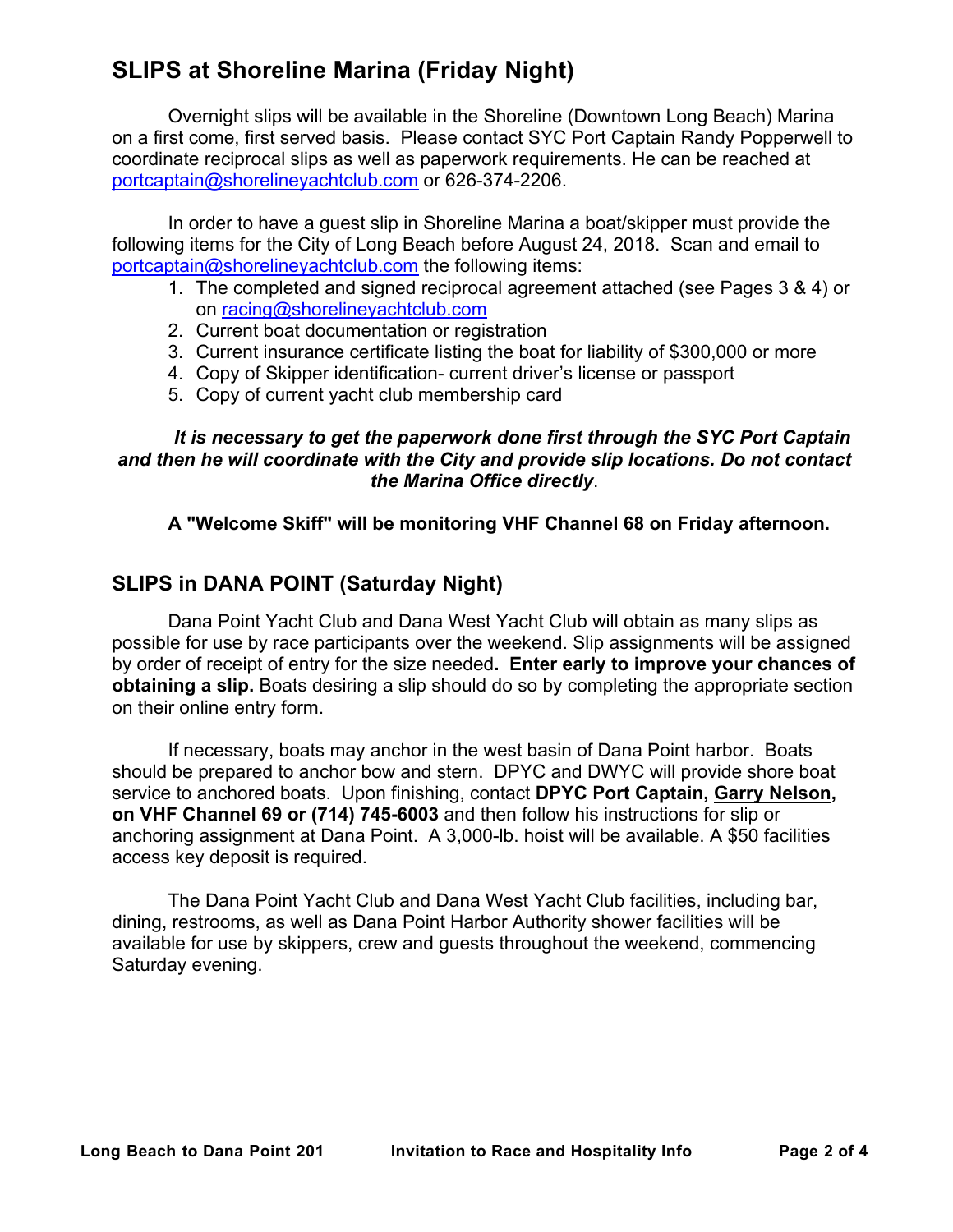

# **CITY OF LONG BEACH**

DEPARTMENT OF PARKS, RECREATION & MARINE

|                                                                                                                                                                                                                                                                                                                                                                                                                                                                                                                                                                                                                                                                                                                                                                                                                                                                                                                |  | Telephone: 552-570-4950 PAX: 552-570-1799                              |  |                                                       |
|----------------------------------------------------------------------------------------------------------------------------------------------------------------------------------------------------------------------------------------------------------------------------------------------------------------------------------------------------------------------------------------------------------------------------------------------------------------------------------------------------------------------------------------------------------------------------------------------------------------------------------------------------------------------------------------------------------------------------------------------------------------------------------------------------------------------------------------------------------------------------------------------------------------|--|------------------------------------------------------------------------|--|-------------------------------------------------------|
| MARINE BUREAU - SHORELINE MARINA                                                                                                                                                                                                                                                                                                                                                                                                                                                                                                                                                                                                                                                                                                                                                                                                                                                                               |  |                                                                        |  |                                                       |
|                                                                                                                                                                                                                                                                                                                                                                                                                                                                                                                                                                                                                                                                                                                                                                                                                                                                                                                |  | <b>Reciprocal Slip Agreement</b><br><b>Shoreline Yacht Club/Guests</b> |  |                                                       |
| Date: Date:                                                                                                                                                                                                                                                                                                                                                                                                                                                                                                                                                                                                                                                                                                                                                                                                                                                                                                    |  | Gangway: Slip Assigned: Cangway:                                       |  |                                                       |
|                                                                                                                                                                                                                                                                                                                                                                                                                                                                                                                                                                                                                                                                                                                                                                                                                                                                                                                |  |                                                                        |  |                                                       |
|                                                                                                                                                                                                                                                                                                                                                                                                                                                                                                                                                                                                                                                                                                                                                                                                                                                                                                                |  |                                                                        |  |                                                       |
| Arrival Date: Check In 12pm: Departure Date: Check Out 10am:                                                                                                                                                                                                                                                                                                                                                                                                                                                                                                                                                                                                                                                                                                                                                                                                                                                   |  |                                                                        |  | *x-101 ONLY 12noon Friday - Check Out 12noon Sunday * |
| Yacht Club Affiliation: Member #: Member #: Member #: Member #: Member #: Member #: Member #: Member #: Member #: 2007                                                                                                                                                                                                                                                                                                                                                                                                                                                                                                                                                                                                                                                                                                                                                                                         |  |                                                                        |  |                                                       |
|                                                                                                                                                                                                                                                                                                                                                                                                                                                                                                                                                                                                                                                                                                                                                                                                                                                                                                                |  |                                                                        |  |                                                       |
| Owner's Phone Numbers: Cell: Home: Now Home: National Cherry Common Common Cherry Common Cherry Common Cherry Common                                                                                                                                                                                                                                                                                                                                                                                                                                                                                                                                                                                                                                                                                                                                                                                           |  |                                                                        |  |                                                       |
| Vessel Documentation/CF #: Type: Sail/Power Length: Beam: Beam:                                                                                                                                                                                                                                                                                                                                                                                                                                                                                                                                                                                                                                                                                                                                                                                                                                                |  |                                                                        |  |                                                       |
|                                                                                                                                                                                                                                                                                                                                                                                                                                                                                                                                                                                                                                                                                                                                                                                                                                                                                                                |  |                                                                        |  |                                                       |
| Permission is given to Shoreline Yacht Club to move my boat if they find it necessary. I understand that if a<br>SYC slip holder returns prematurely I will be assigned to another available slip or end-tie. I understand that<br>existing dock lines are not to be moved by visiting yachtsmen. Mooring privileges are at the guest's own<br>risk and SYC/City of Long Beach shall not be liable for any loss or damage while my vessel is in the marina.<br>I have received a copy of Shoreline Marina's "Information for Visiting Yachtsmen" and I agree to abide by all<br>rules, regulations, and policies of Shoreline Marina (City of Long Beach) and Shoreline Yacht Club. I<br>understand that if I need to extendmy stay beyond the length of this agreement that I must register as a<br>guest with the Marina office and pay guest fees in the amount of \$1.18 perfoot, length overall, per day. |  |                                                                        |  |                                                       |
|                                                                                                                                                                                                                                                                                                                                                                                                                                                                                                                                                                                                                                                                                                                                                                                                                                                                                                                |  |                                                                        |  |                                                       |
| OFFICE USE:<br>Number of Nights: _________                                                                                                                                                                                                                                                                                                                                                                                                                                                                                                                                                                                                                                                                                                                                                                                                                                                                     |  |                                                                        |  |                                                       |
| Approved by: Approved by: Approved by: Approved by: Approved by: Approved by: Approved by: Approved by: Approved by: Approximate and Approved and Approved and Approved and Approved and Approved and Approved and Approved an                                                                                                                                                                                                                                                                                                                                                                                                                                                                                                                                                                                                                                                                                 |  |                                                                        |  |                                                       |
| Date Faxed to Marina Office: ____________                                                                                                                                                                                                                                                                                                                                                                                                                                                                                                                                                                                                                                                                                                                                                                                                                                                                      |  |                                                                        |  |                                                       |
| Approved by: Approved by: All the Contract of Harbormaster and Date: Approved by:                                                                                                                                                                                                                                                                                                                                                                                                                                                                                                                                                                                                                                                                                                                                                                                                                              |  |                                                                        |  |                                                       |
| Date Faxed to SYC Office:                                                                                                                                                                                                                                                                                                                                                                                                                                                                                                                                                                                                                                                                                                                                                                                                                                                                                      |  | Faxed by:                                                              |  |                                                       |

Ē,